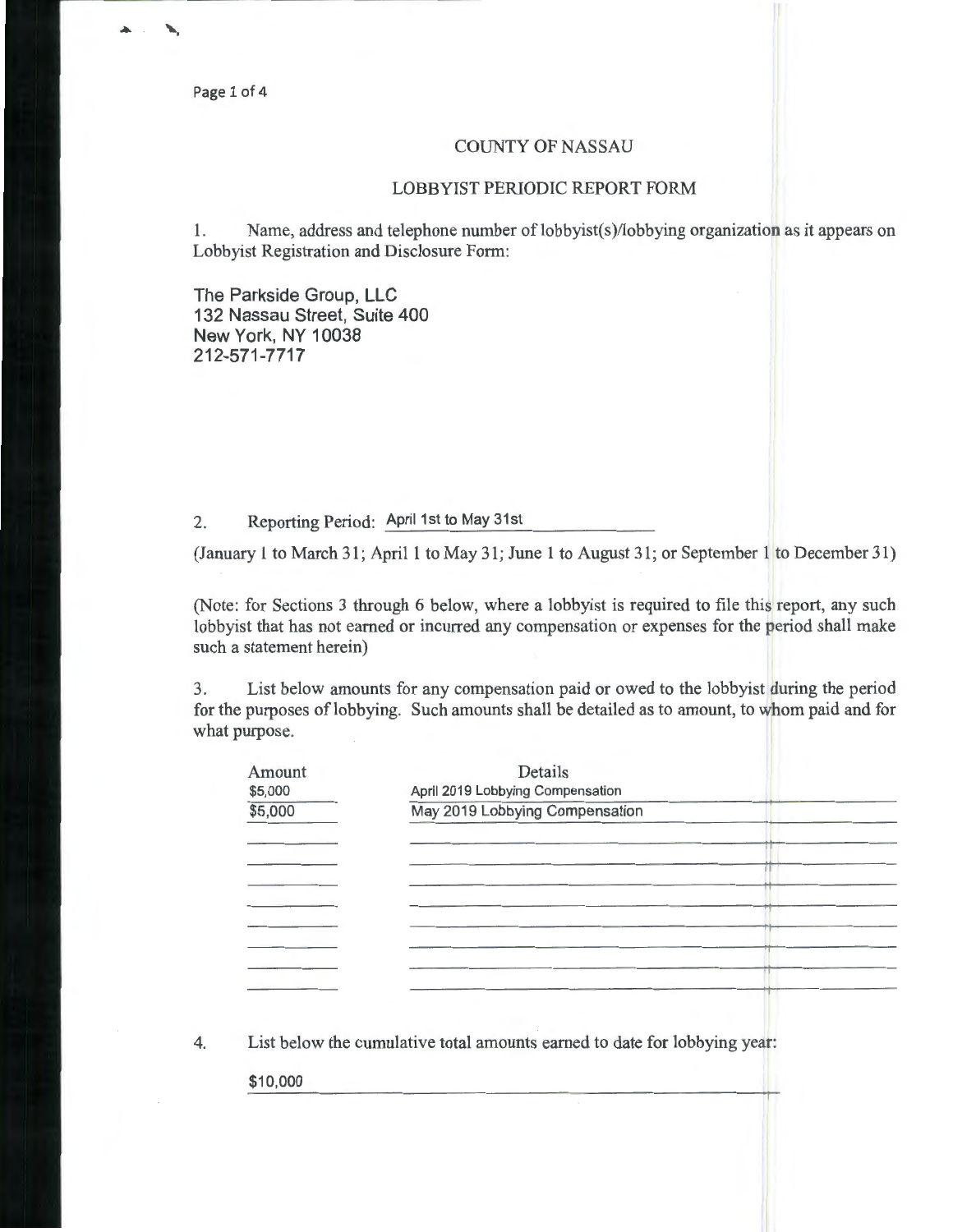Page 2 of 4

5. List below amounts for any expenses expended or incurred by the lobbyist during the period for the purposes of lobbying. Such amounts shall be detailed as to amount, to whom paid and for what purpose.

| Amount<br>\$0 | Details                                                                                                         |
|---------------|-----------------------------------------------------------------------------------------------------------------|
|               |                                                                                                                 |
|               | the contract of the contract of the contract of the contract of the contract of the contract of the contract of |
|               |                                                                                                                 |
|               |                                                                                                                 |
|               |                                                                                                                 |

6. List below the cumulative total amounts expended to date for lobbying year:

\$0

(In lieu of completing 7 through 10 below, you may attach a copy of your Lobbyist Registration and Disclosure Form, provided the information has not changed.)

7. List whether and where the lobbyist(s)/lobbying organization is registered as a lobbyist (e.g. Nassau County, New York State):

Nassau County New York State New York City

8. Name, address and telephone number of client(s) by whom, or on whose behalf, the lobbyist is retained, employed or designated.

IPT LLC 205 West Main Street Somerville NJ 08876 908-595-6900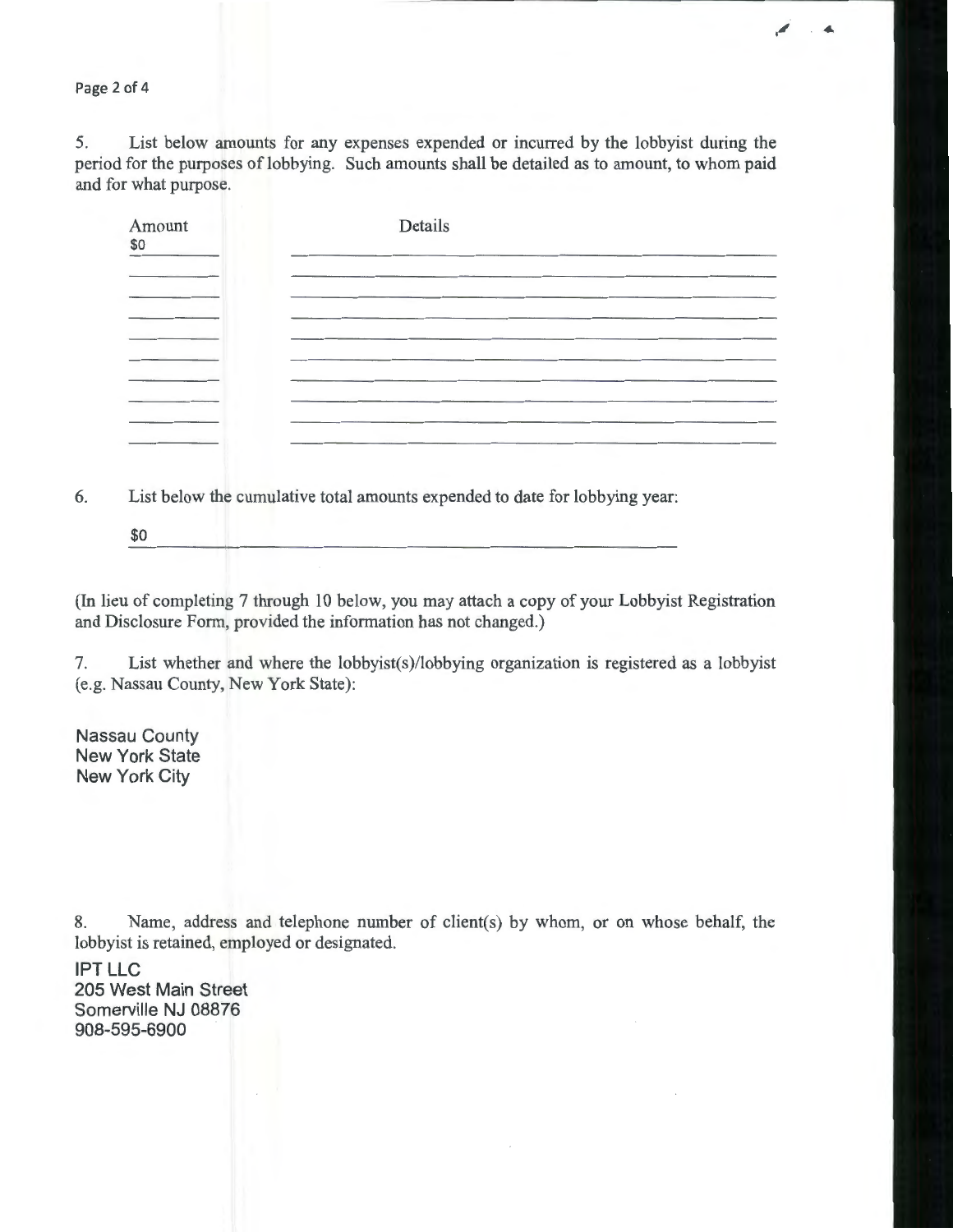Page 3 of 4

A • • *4,* 

9. Describe lobbying activity conducted, or to be conducted, in Nassau County, and identify client(s) for each activity listed, during the Reporting Period.

Automated Collection Technology Prcurement

10. The name of persons, organizations or governmental entities before whom the lobbyist has lobbied during the period.

Karen L. Taggart (Nassau Co Executive's Office) Karen Tatum (Nassau Co Executive's Office) · Michael Santeramo (Nassau Co Executive's Office)